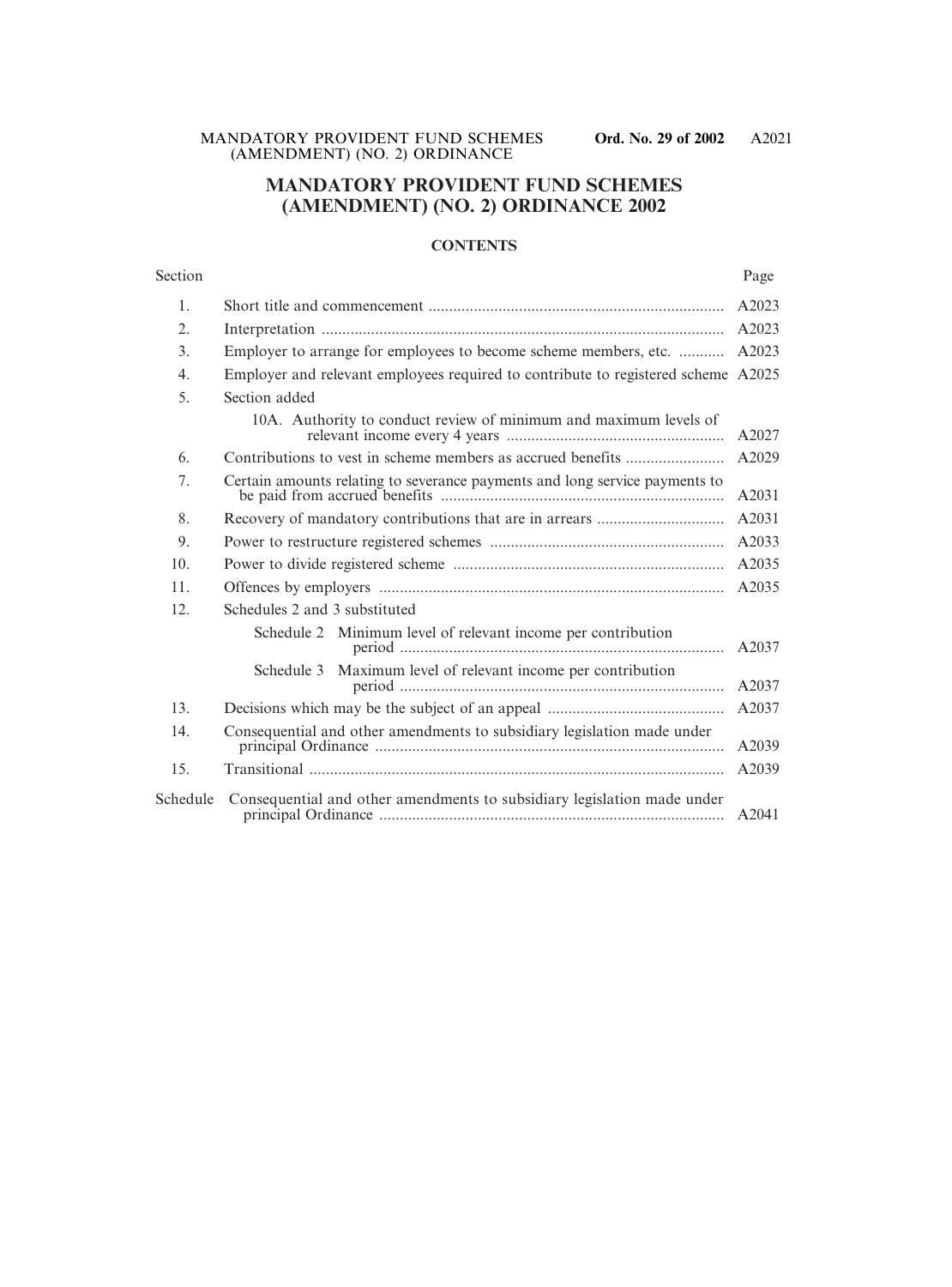# **HONG KONG SPECIAL ADMINISTRATIVE REGION**

ORDINANCE NO. 29 OF 2002



TUNG Chee-hwa Chief Executive 18 July 2002

An Ordinance to amend the Mandatory Provident Fund Schemes Ordinance.

[19 July 2002]

Enacted by the Legislative Council.

# **1. Short title and commencement**

(1) This Ordinance may be cited as the Mandatory Provident Fund Schemes (Amendment) (No. 2) Ordinance 2002.

(2) Subject to subsection (3), this Ordinance shall come into operation on the day on which it is published in the Gazette.

(3) Sections 4, 8, 12 and 15, and sections 1, 5, 6, 7, 8, 9, 10, 11, 12, 13(*a*), (*b*) and (*c*), 14(*a*), (*b*) and (*c*), 18 and 25 of the Schedule, shall come into operation on a day to be appointed by the Secretary for Financial Services and the Treasury by notice published in the Gazette.

# **2. Interpretation**

Section 2(1) of the Mandatory Provident Fund Schemes Ordinance (Cap. 485) is amended—

- (*a*) in the definition of "total incapacity", by repealing "performing immediately" and substituting "last performing":
- (*b*) by adding—
	- ""contribution account" (供款帳戶) has the same meaning as in section 2 of the Mandatory Provident Fund Schemes (General) Regulation (Cap. 485 sub. leg.);
		- "practicable" (切實可行) means reasonably practicable;".

# **3. Employer to arrange for employees to become scheme members, etc.**

Section 7 is amended by adding—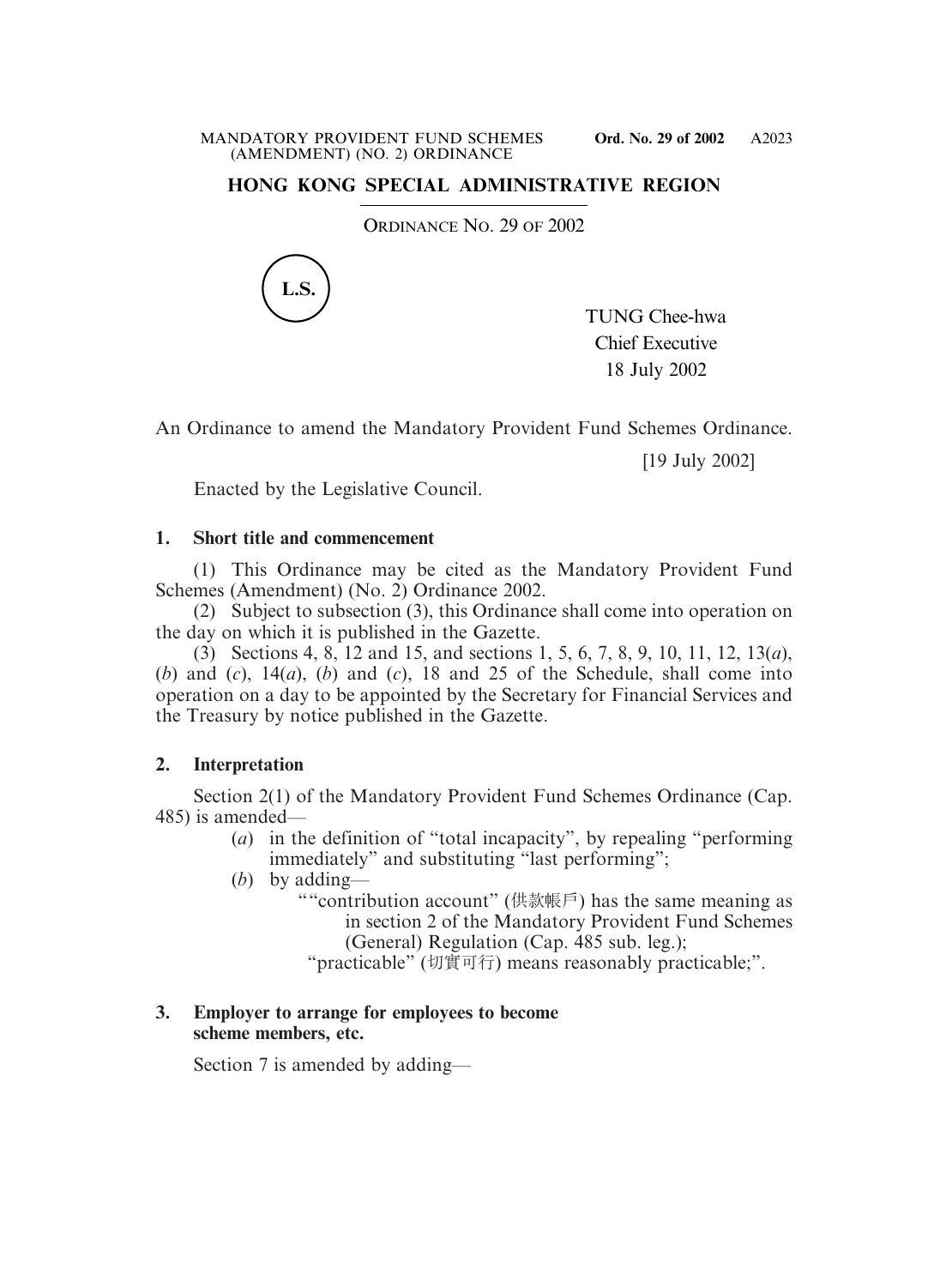"(1A) Every employer of a relevant employee must take all practicable steps to ensure that, after the expiration of the permitted period—

- (*a*) if the employer has complied with subsection (1) in respect of the employee, the employee continues to be a member of a registered scheme throughout his employment with that employer;
- (*b*) if the employer has not complied with subsection (1) in respect of the employee, the employee becomes a member of a registered scheme and thereafter continues to be a member of a registered scheme throughout his employment with that employer.".

# **4. Employer and relevant employees required to contribute to registered scheme**

Section 7A is amended—

- (*a*) by repealing subsection (7) and substituting—
	- "(7) An employer must not, in respect of an employee (not being a casual employee) whose wage period—
		- (*a*) is not more than 1 month, make a deduction under subsection (2)(*b*) in respect of the employee's relevant income earned for any wage period that commences on or before the 30th day of employment after the relevant time;
		- (*b*) is more than 1 month, make a deduction under subsection  $(2)(b)$  in respect of the employee's relevant income earned for the period commencing from the relevant time and ending on the last day of the calendar month in which the 30th day of employment after the relevant time falls.";
- (*b*) in subsection  $(10)$ 
	- (i) in the definition of "contribution period", by repealing paragraph (*b*) and substituting—
		- "(*b*) in relation to a relevant employee (not being a casual employee) whose wage period—
			- (i) is not more than 1 month, means each period for which the employer pays or should pay relevant income to the employee, but does not include any wage period commencing on or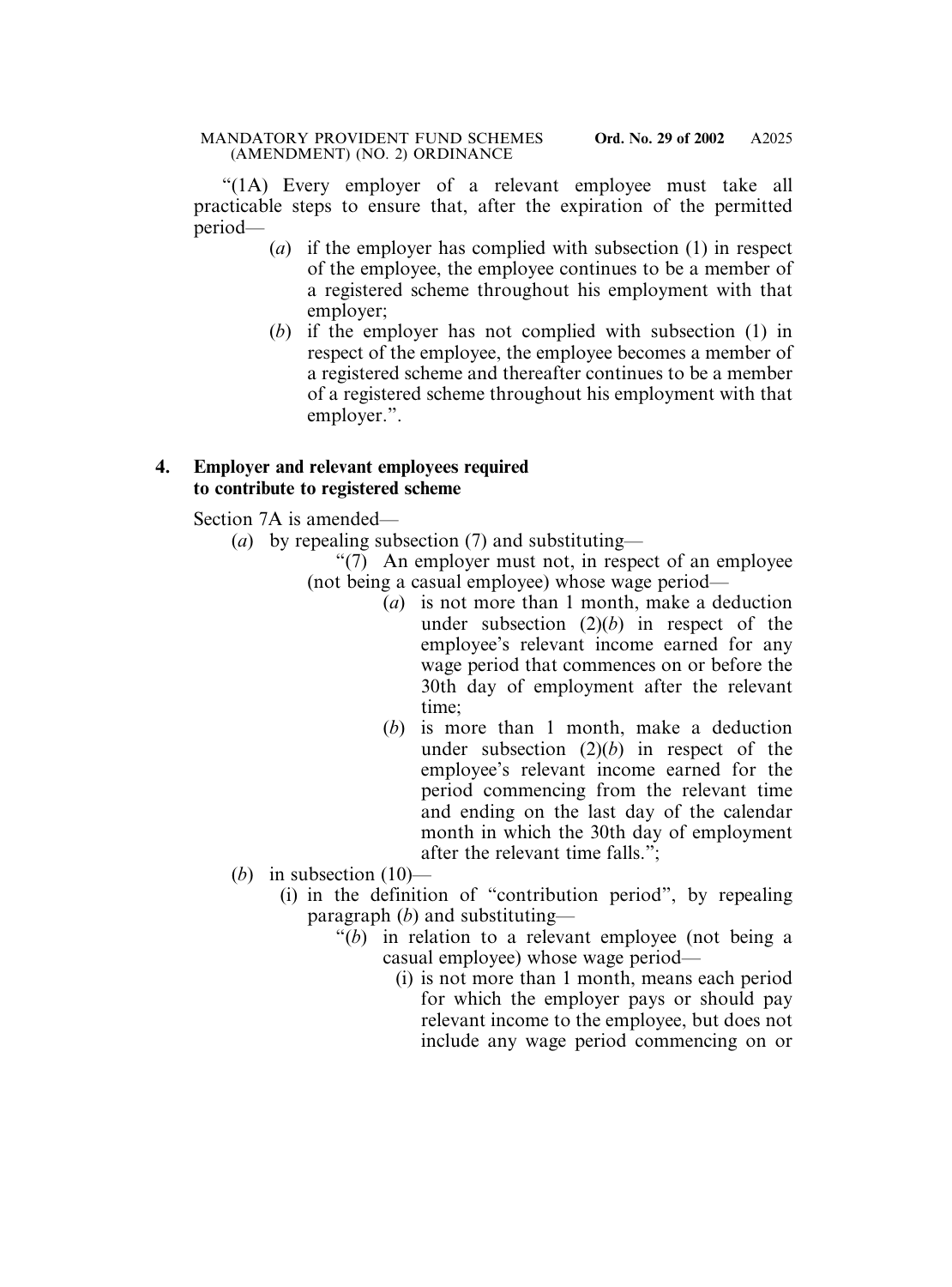before the 30th day of employment after the relevant time;

- (ii) is more than 1 month, means each period for which the employer pays or should pay relevant income to the employee, but does not include the period commencing from the relevant time and ending on the last day of the calendar month in which the 30th day of employment after the relevant time falls; and";
- (ii) in the definition of "relevant time", by repealing "section 7(3)." and substituting "section  $7(3)$ ;";
- (iii) by adding—
	- ""wage period" (工資期), in relation to an employee and his employer, means the period for which the employee is paid, or should be paid, relevant income by the employer.".

**5. Section added**

The following is added—

# "**10A. Authority to conduct review of minimum and maximum levels of relevant income every 4 years**

(1) The Authority must, not less than once in every period of 4 years beginning with the commencement of this section, conduct a review of the minimum level of relevant income and the maximum level of relevant income to ascertain whether or not there are grounds to amend Schedule 2 or 3 or Schedules 2 and 3.

(2) Without limiting the factors which the Authority may take into account for the purposes of conducting a review mentioned in subsection (1), the Authority must take into account—

> (*a*) in respect of the minimum level of relevant income, 50 per cent of the monthly median employment earnings prevailing at the time of the review as compiled from the General Household Survey conducted by the Census and Statistics Department; and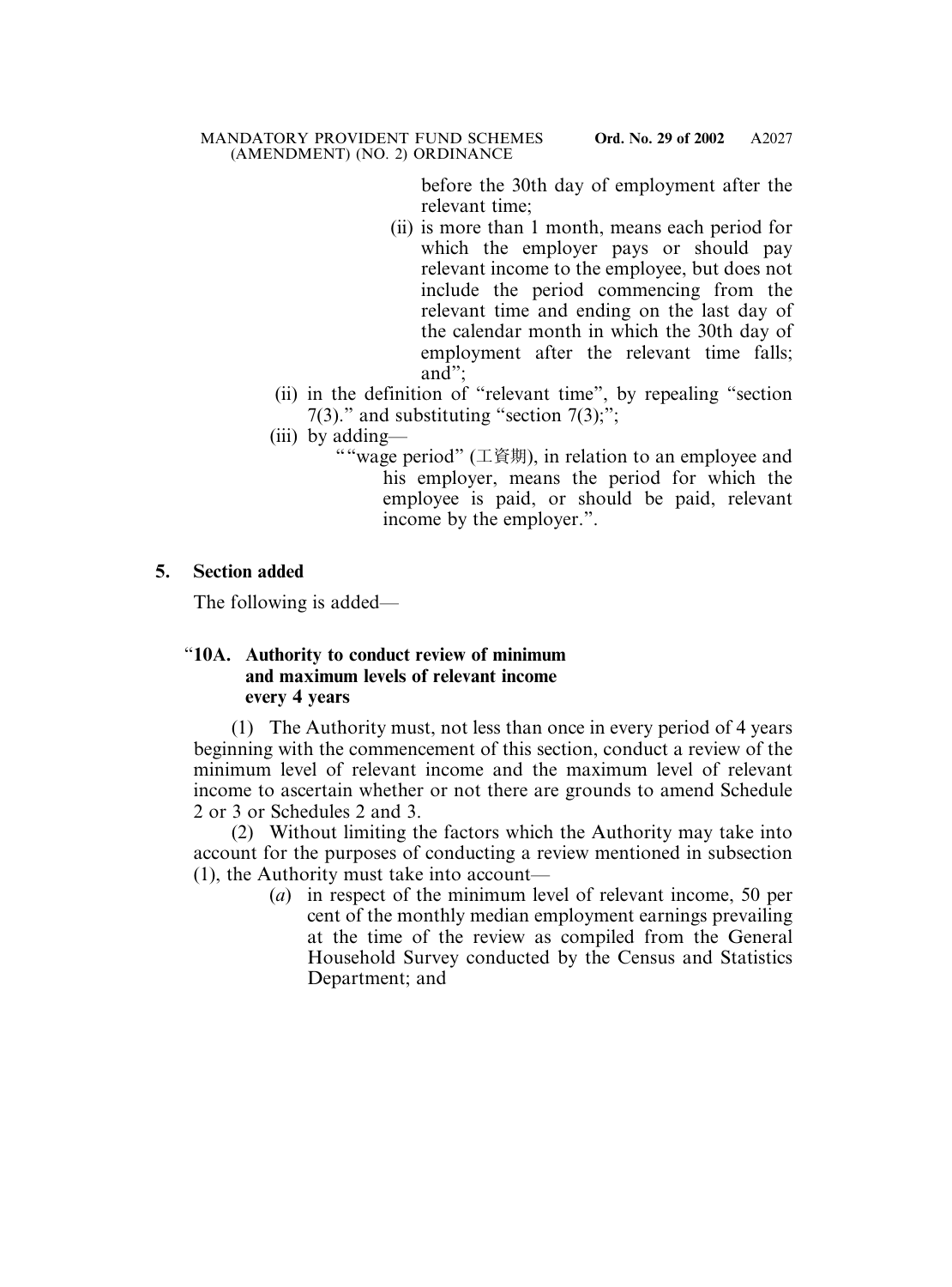(*b*) in respect of the maximum level of relevant income, monthly employment earnings at 90th percentile of the monthly employment earnings distribution prevailing at the time of the review as compiled from the General Household Survey conducted by the Census and Statistics Department.".

# **6. Contributions to vest in scheme members as accrued benefits**

Section 12 is amended—

- (*a*) in subsection (2), by adding "subsection (2A) and" after "Subject to";
- (*b*) by adding—

"(2A) The reference to income or profits in subsection (2) does not include interest derived from the placing on deposit of—

- (*a*) contributions or benefits—
	- (i) received by the approved trustee of a registered scheme in respect of a member of the scheme; and
	- (ii) during the period that the payment of the contributions or benefits into the member's account is pending;
- (*b*) benefits—
	- (i) moved from a constituent fund; and
	- (ii) during the period that the investment of the benefits into another constituent fund is pending; and
- (*c*) benefits—
	- (i) received from a constituent fund; and
	- (ii) during the period that—
		- (A) withdrawal of the benefits from the registered scheme concerned is pending; or
		- (B) transfer of the benefits to another registered scheme is pending.

(2B) Interest referred to in subsection (2A) must be retained by the approved trustee of the registered scheme concerned—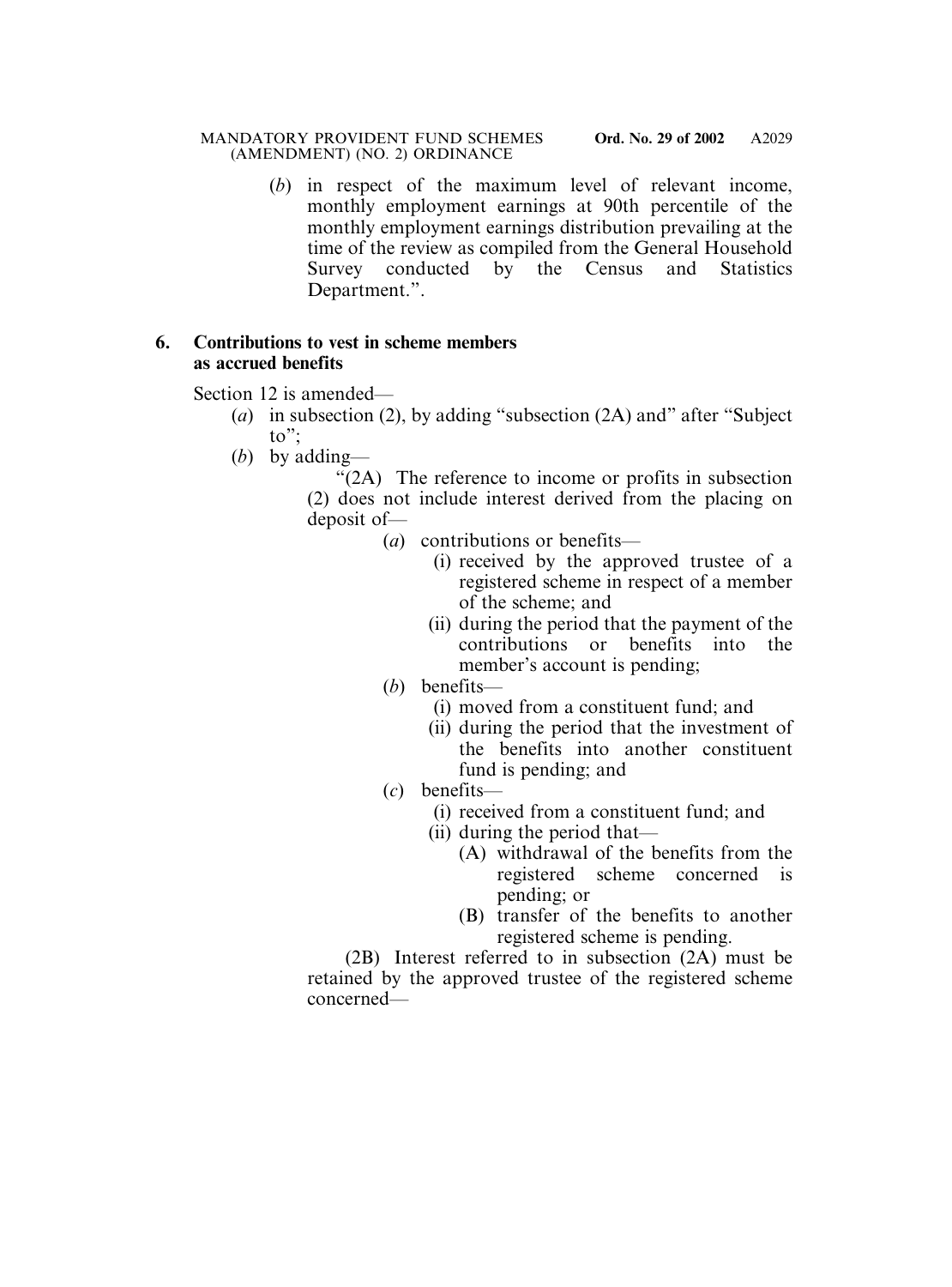- (*a*) for the payment of any administrative expenses of the scheme; or
- (*b*) as income of the scheme,

for the benefit of scheme members.".

# **7. Certain amounts relating to severance payments and long service payments to be paid from accrued benefits**

Section 12A is amended by adding—

- "(6A) Where—
	- (*a*) subsection (6)(*a*) or (*b*) applies to a person;
	- (*b*) the new owner or associated company, as the case may be, ("new employer") has assumed the liability of the previous owner or company ("previous employer") for severance payment or long service payment in respect of the person;
	- (*c*) the new employer has agreed to recognize the person's length of employment with the previous employer for the purposes of that severance payment or long service payment; and
	- (*d*) no accrued benefits held in a registered scheme in respect of the person have been paid in accordance with this section to the person or the previous employer,

then the new employer may elect, in accordance with the regulations, to have the accrued benefits of the person held in a contribution account in that scheme transferred to an account in a registered scheme nominated by the new employer.

(6B) Where a new employer has made an election under subsection (6A), then, for the purposes of that election—

- (*a*) section 7A(7) shall not apply to the new employer; and
- $(b)$  paragraph  $(b)$  of the definition of "contribution period" in section 7A(10) shall be construed as if it read as follows—
	- "(*b*) in relation to a relevant employee (not being a casual employee), means each period for which the employer pays or should pay relevant income to the employee; and".".

# **8. Recovery of mandatory contributions that are in arrears**

Section 18(2) is amended by repealing ", not exceeding 20 per cent per annum".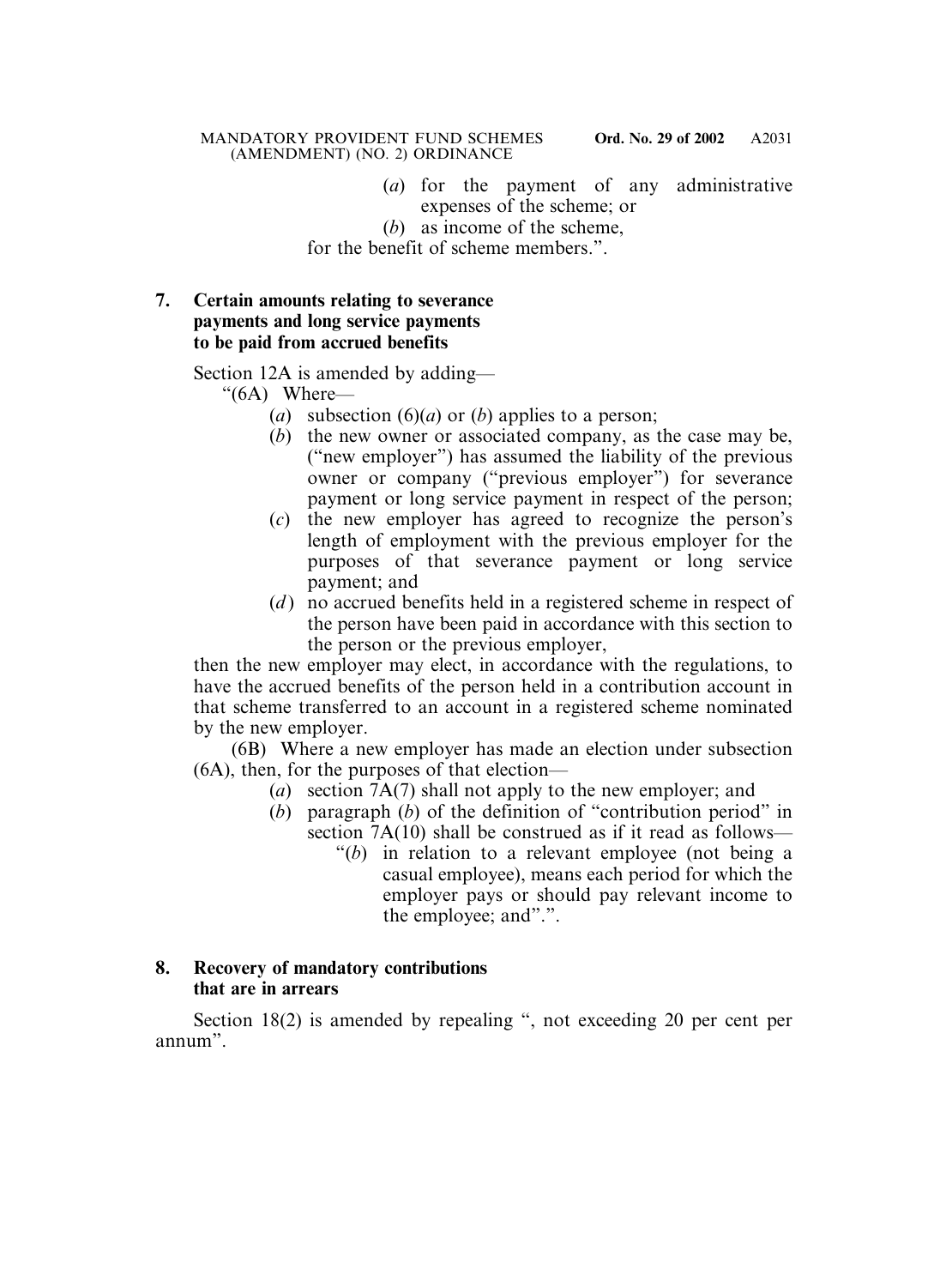# **9. Power to restructure registered schemes**

Section 34B is amended—

(*a*) by repealing subsections (1) and (2) and substituting—

"(1) The approved trustee of a registered scheme or the approved trustees of 2 or more registered schemes may apply to the Authority to consent to the restructuring of the scheme or schemes, as the case may be, including restructuring by the merger or division of the scheme or those schemes, as the case may be, with or into other existing or new scheme or schemes of the same kind.";

(*b*) by repealing subsections (5) and (6) and substituting—

"(5) As soon as practicable after receiving an application to consent to the restructuring of a registered scheme or registered schemes, the Authority must consider the application. The Authority may consent to the restructuring only if satisfied—

- (*a*) that the interests of the members of the scheme or those schemes, as the case may be, will be adequately protected and that, if the restructuring is consented to, their accrued benefits will be transferred to the transferee scheme or schemes, as the case may be, as appropriate; and
- (*b*) that the transferee scheme or schemes, as the case may be, will be governed by the law of Hong Kong; and
- (*c*) that the transferee scheme or schemes, as the case may be, complies or comply with, or will if the restructuring is consented to, comply with, such requirements and standards as are prescribed by the regulations referred to in section 21C.

(6) The Authority must not reject an application under this section without giving the applicant or applicants, as the case may be, an opportunity to make representations (either orally or in writing or both) as to why the Authority should consent to the restructuring of the scheme or schemes, as the case may be.";

<sup>(</sup>*c*) by repealing subsection (8) and substituting—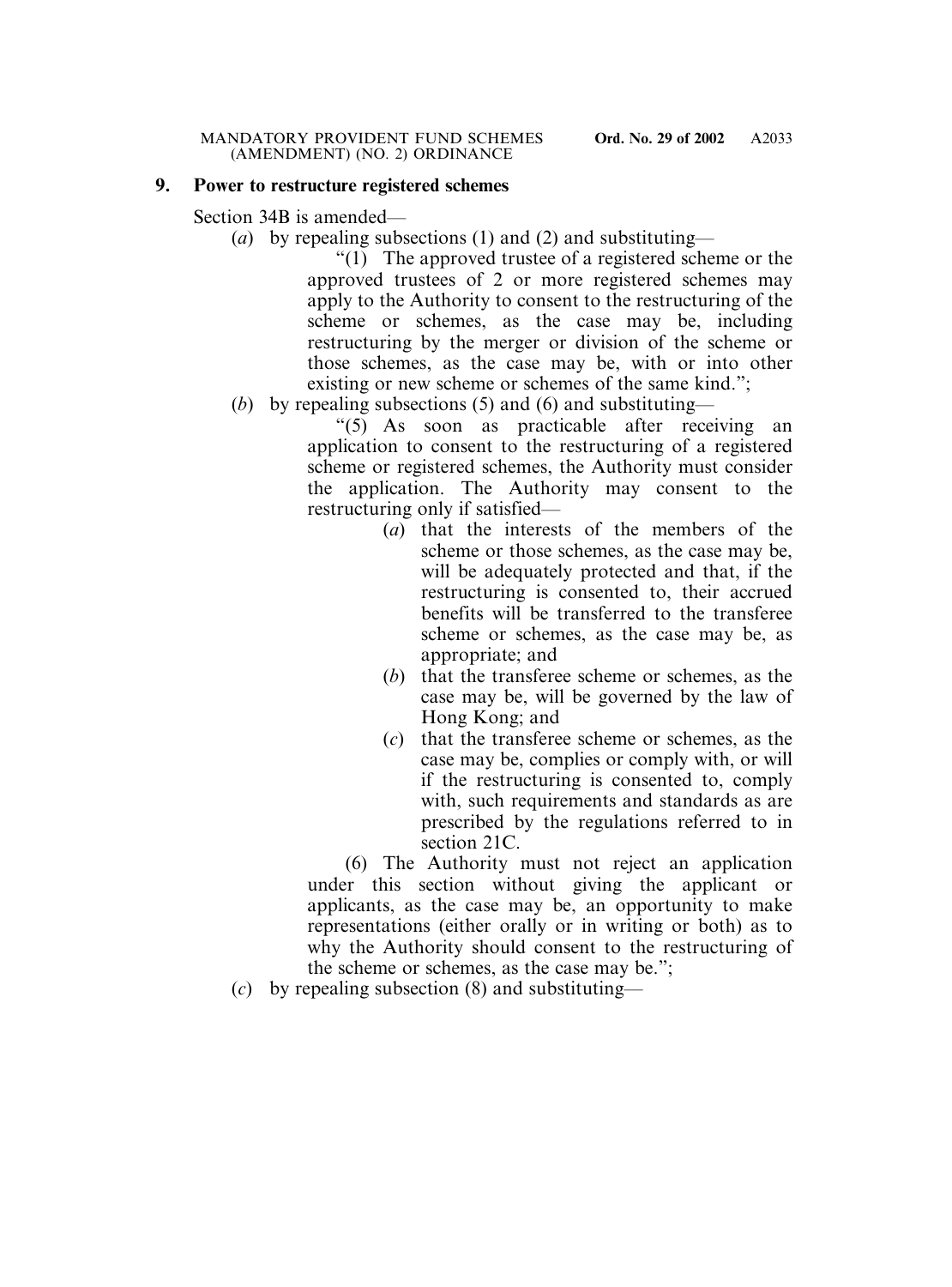"(8) On registering a new scheme derived from the restructuring of an existing scheme or schemes, the Authority must issue to the approved trustee of the new scheme a certificate of registration and cancel the registration of the existing scheme or such of the existing schemes as is appropriate as a result of the restructuring. The certificate must specify that the new scheme is an employer sponsored scheme, a master trust scheme, or an industry scheme, as the case requires.".

# **10. Power to divide registered scheme**

Section 34C is repealed.

# **11. Offences by employers**

Section 43B(3) is repealed and the following substituted—

- "(3) An employer who is convicted of an offence against this section is liable—
	- (*a*) to a fine at level 6 and to imprisonment for 6 months on the first occasion on which the person is convicted of the offence; and
	- (*b*) to a fine of \$200,000 and to imprisonment for 12 months on each subsequent occasion on which the person is convicted of the offence and, in the case of an offence consisting of a failure by the employer to comply with the requirement imposed on the employer by section 7(1A), a daily penalty of \$500 for each day on which the offence is continued.

(4) Notwithstanding section 26 of the Magistrates Ordinance (Cap. 227), proceedings may be instigated for an offence against this section within 6 months after the offence is discovered by, or comes to the notice of, the Authority.".

# **12. Schedules 2 and 3 substituted**

Schedules 2 and 3 are repealed and the following substituted—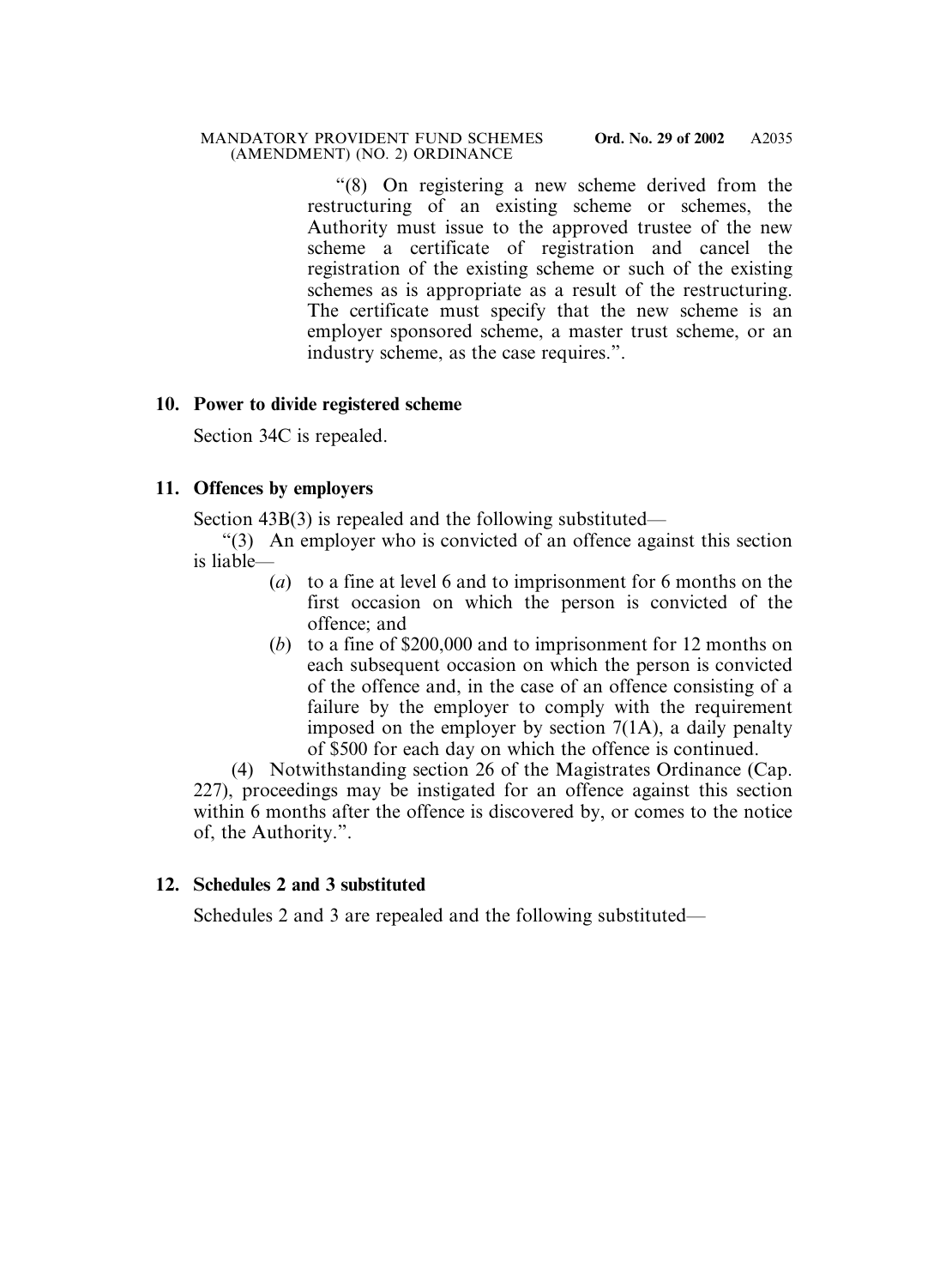### "SCHEDULE 2  $[ss. 2, 9, 10A,$

11 & 48]

### MINIMUM LEVEL OF RELEVANT INCOME PER CONTRIBUTION PERIOD

- 1. The minimum level of relevant income for the purposes of section 9 of this Ordinance, in the case of a relevant employee (not being a casual employee who is a member of an industry scheme), is—
	- (*a*) if the employee is remunerated on a monthly basis, \$5,000 per month;
	- (*b*) if the employee is remunerated more frequently than on a monthly basis, \$160 per day;
	- (*c*) if the employee is remunerated less frequently than on a monthly basis, \$5,000 per month, that amount as prorated.
- 2. The minimum level of relevant income for the purposes of section 9 of this Ordinance is, in the case of a casual employee who is a member of an industry scheme, \$160 per day.
- 3. The minimum level of relevant income for the purposes of section 9 of this Ordinance is, in the case of a self-employed person, \$5,000 per month or \$60,000 per year.

SCHEDULE 3 [ss. 2, 10, 10A]

——————————

& 48]

#### MAXIMUM LEVEL OF RELEVANT INCOME PER CONTRIBUTION PERIOD

- 1. The maximum level of relevant income for the purposes of section 10 of this Ordinance, in the case of a relevant employee (not being a casual employee who is a member of an industry scheme), is—
	- (*a*) if the employee is remunerated on a monthly basis, \$20,000 per month;
	- (*b*) if the employee is remunerated more frequently than on a monthly basis, \$650 per day;
	- (*c*) if the employee is remunerated less frequently than on a monthly basis, \$20,000 per month, that amount as prorated.
- 2. The maximum level of relevant income for the purposes of section 10 of this Ordinance is, in the case of a casual employee who is a member of an industry scheme, \$650 per day.
- 3. The maximum level of relevant income for the purposes of section 10 of this Ordinance is, in the case of a self-employed person, \$20,000 per month or \$240,000 per year.".

## **13. Decisions which may be the subject of an appeal**

Schedule 6 is amended by repealing items 10 and 11 and substituting—

"10. A decision of the Authority to reject an application for its consent to the restructuring of one or more registered schemes.".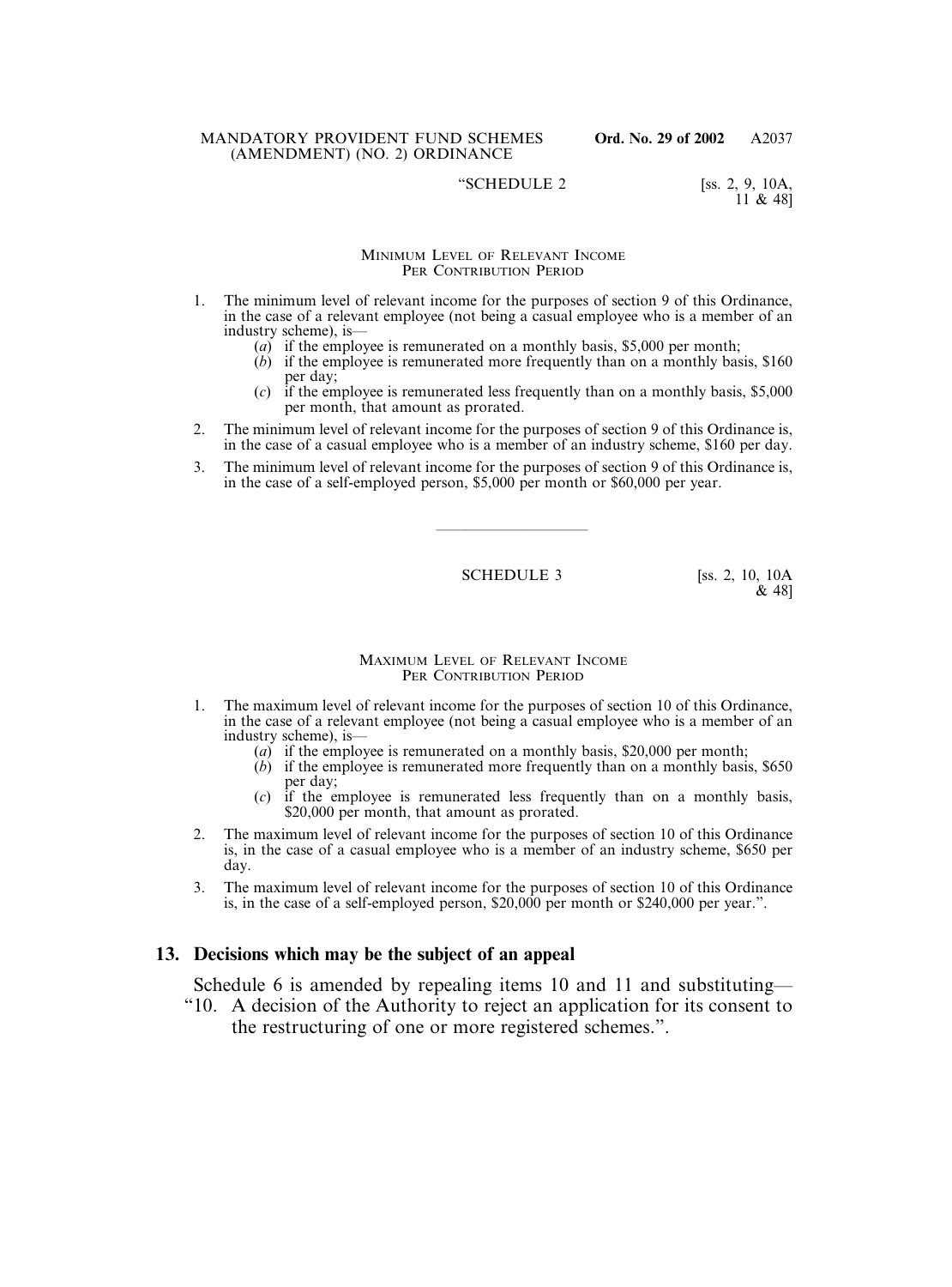# **14. Consequential and other amendments to subsidiary legislation made under principal Ordinance**

The provisions of the subsidiary legislation made under the principal Ordinance are amended as specified in the Schedule.

# **15. Transitional**

(1) Where a relevant employee has commenced employment before the commencement of section 4 of this Ordinance, then the provisions of section 7A, as in force—

- (*a*) immediately before the commencement of section 4 of this Ordinance, shall apply to and in relation to that employment; and
- (*b*) immediately after the commencement of section 4 of this Ordinance, shall not apply to or in relation to that employment.

(2) Where a contribution period has commenced before the commencement of section 12 of this Ordinance, then the provisions of Schedules 2 and 3, as in force—

- (*a*) immediately before the commencement of that section, shall apply to and in relation to that contribution period; and
- (*b*) immediately after the commencement of that section, shall not apply to or in relation to that contribution period.

(3) Where a contribution period for a contribution ends before the commencement of section 6 of the Schedule to this Ordinance, then the provisions of section 122 of the Mandatory Provident Fund Schemes (General) Regulation (Cap. 485 sub. leg.), as in force—

- (*a*) immediately before the commencement of section 6 of the Schedule to this Ordinance, shall apply to and in relation to that contribution; and
- (*b*) immediately after the commencement of section 6 of the Schedule to this Ordinance, shall not apply to or in relation to that contribution.

(4) Where a contribution period for a contribution ends before the commencement of section 7 of the Schedule to this Ordinance, then the provisions of section 123 of the Mandatory Provident Fund Schemes (General) Regulation (Cap. 485 sub. leg.), as in force—

(*a*) immediately before the commencement of section 7 of the Schedule to this Ordinance, shall apply to and in relation to that contribution; and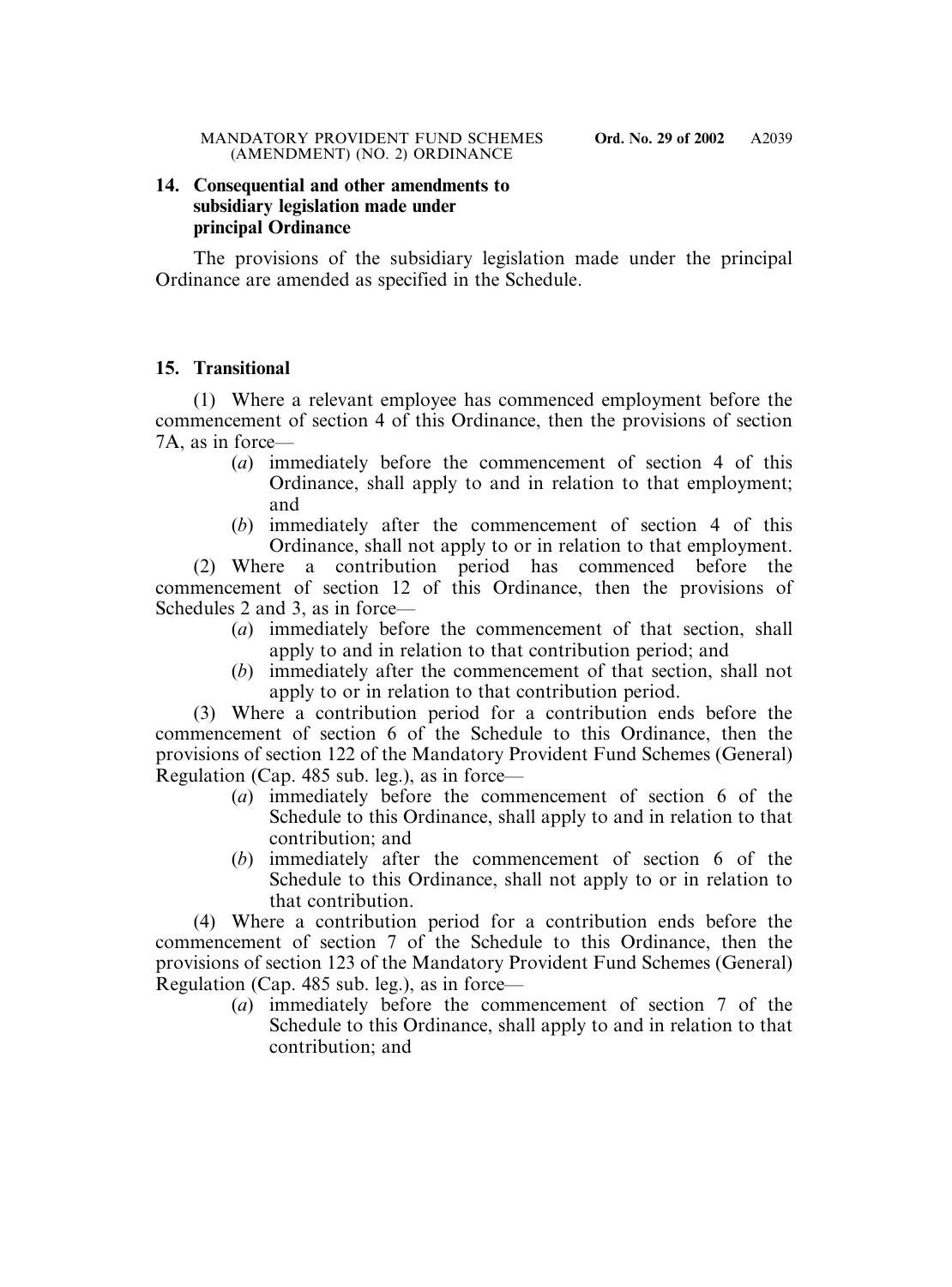(*b*) immediately after the commencement of section 7 of the Schedule to this Ordinance, shall not apply to or in relation to that contribution.

(5) Where a contribution period for a contribution ends before the commencement of section 9 of the Schedule to this Ordinance, then the provisions of section 134 of the Mandatory Provident Fund Schemes (General) Regulation (Cap. 485 sub. leg.), as in force—

- (*a*) immediately before the commencement of section 9 of the Schedule to this Ordinance, shall apply to and in relation to that contribution; and
- (*b*) immediately after the commencement of section 9 of the Schedule to this Ordinance, shall not apply to or in relation to that contribution.

## SCHEDULE [ss. 14 & 15]

### CONSEQUENTIAL AND OTHER AMENDMENTS TO SUBSIDIARY LEGISLATION MADE UNDER PRINCIPAL ORDINANCE

## **Mandatory Provident Fund Schemes (General) Regulation**

#### 1. **Approved trustee to notify Authority of events of significant nature**

Section 62(1) of the Mandatory Provident Fund Schemes (General) Regulation (Cap. 485 sub. leg.) is repealed and the following substituted—

 $\mathcal{F}(1)$  If the approved trustee of a registered scheme becomes aware of the occurrence of an event of significant nature, the trustee must—

- $\overline{a}$  not later than the third working day after becoming aware of the event, give written notice to the Authority setting out particulars of the event (except an event specified in the guidelines as an event to which this paragraph shall not apply);
- (*b*) keep a record of particulars of the event;
- (*c*) permit the Authority to inspect the record at any reasonable time during ordinary business hours; and
- (*d*) give written notice to the Authority—
	- (i) setting out such further or better particulars of the event as the Authority requires; and
	- (ii) as soon as is practicable after the Authority makes that requirement.".

### 2. **Eligibility of delegate of custodian**

Section  $71(1)(c)$  is repealed and the following substituted—

- "(*c*) is an overseas bank or overseas trust company which is a wholly-owned subsidiary of an approved overseas bank, an approved overseas trust company, an authorized financial institution, or a registered trust company incorporated in Hong Kong, which—
	- (i) has a paid up capital of not less than US\$200,000,000 or an equivalent amount in another currency; and
	- (ii) satisfies a minimum credit rating set by the Authority based on a credit rating determined by an approved credit rating agency.".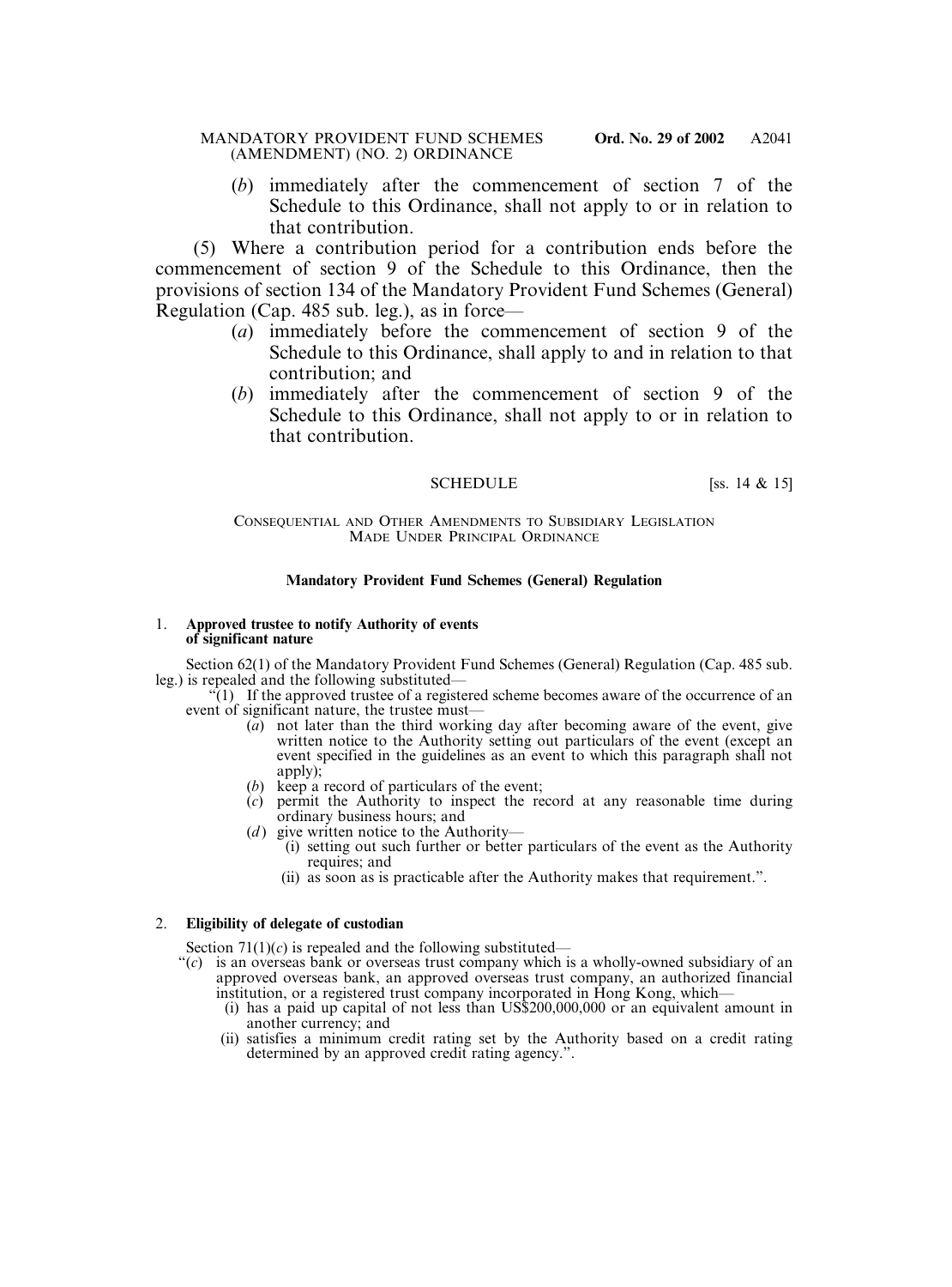#### 3. **Separate accounts for each scheme member**

Section 78 is amended by adding—

 $(6A)$  Where section 12A $(6\overline{A})$  and  $(6\overline{B})$  of the Ordinance is applicable in the case of an employer and an employee, then, for the purposes of that case—

- (*a*) any reference to "current employer" in subsection (6)(*a*), (*b*), (*d* ) or (*e*) shall include the previous employer mentioned in section  $12A(6A)$  of the Ordinance;
- (*b*) any reference to "current employment" in subsection (6)(*b*) or (*e*) shall include employment with the previous employer mentioned in section 12A(6A) of the Ordinance;
- (*c*) any reference to "former employments" in subsection (6)(*c*) or (*f*) shall not include employment with the previous employer mentioned in section 12A(6A) of the Ordinance;
- (*d*) any reference to "former employer" in subsection  $(6)(c)$  or  $(f)$  shall not include the previous employer mentioned in section 12A(6A) of the Ordinance.".

### 4. **Financial period of registered scheme**

Section 79 is amended—

- (*a*) in subsection (1), by adding "or such later date as the approved trustee, with the prior approval of the Authority, so determines" after "registration of the scheme";
- $(b)$  in subsection  $(2)(b)$ , by adding "or such later date as the approved trustee, with the prior approval of the Authority, so determines" after "that period".

#### 5. **Definitions**

Section 119 is amended—

- (*a*) by repealing the definitions of "first payment-period" and "subsequent paymentperiod";
- (*b*) by adding— ""payment period" (付款期) means the period specified in a notice under section  $136(1)\hat{a}$ ;".

#### 6. **Participating employer to calculate relevant income and pay mandatory contributions**

Section 122 is amended—

- (*a*) in subsection (1), in the definition of "contribution day"—
	- (i) in paragraph (*a*), by adding "who is a casual employee" after "relevant employee";
	- (ii) by adding—
		- "(*aa*) in relation to a mandatory contribution payable by a participating employer in respect of a relevant employee (other than a casual employee), means, subject to subsection  $(4)$ , the tenth day after the last day of—
			- (i) a calendar month within which the relevant contribution period ends; or
			- (ii) the month during which the permitted period ends,
			- whichever is the later; and";
- (*b*) by repealing subsection (3) and substituting—
	- "(3) For the purposes of section  $7A(8)$  of the Ordinance—
		- (*a*) a participating employer in respect of a relevant employee who is a casual employee must, for each contribution period, pay the mandatory contribution to the approved trustee of the scheme in respect of each relevant employee on or before the contribution day;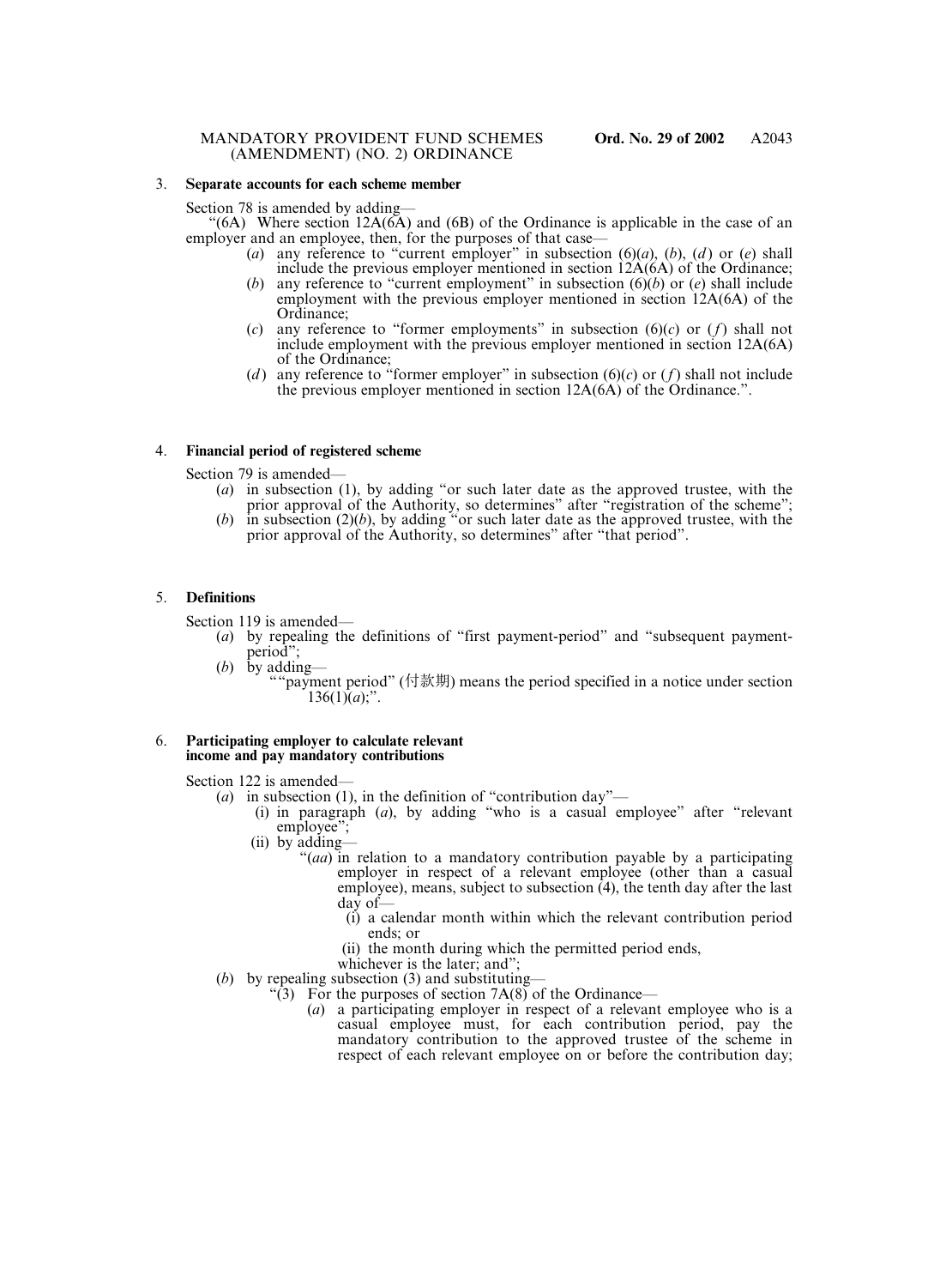(*b*) a participating employer in respect of a relevant employee (other than a casual employee) must, for each contribution period which ends in the previous calendar month or during the permitted period, as the case may be, pay the mandatory contribution to the approved trustee of the scheme in respect of each relevant employee on or before the contribution day.".

#### 7. **Participating employer to provide remittance statement to approved trustee**

Section 123 is amended—

- (*a*) in subsection (1), by adding "or periods" after "contribution period";
- $(b)$  in subsection  $(2)$ -
	- (i) in paragraph (*a*), by adding "or each of the contribution periods, as the case requires" after "period";
	- (ii) in paragraphs (*b*), (*c*), (*d* ) and (*e*), by adding "or each of those periods, as the case may be" after "that period".

#### 8. **Authority to give participation certificates to participating employers**

Section 124(1) is repealed and the following substituted—

- "(1) On being satisfied that—
	- (*a*) an employer has complied with section 7(1) or 7(1A)(*b*) of the Ordinance; or (*b*) an employer which has been previously issued a certificate under this section
		- has changed its name from that shown in the certificate,

the Authority must give to the employer, through the approved trustee of the registered scheme in which the employer participates, a certificate (or, where paragraph (*b*) is applicable, a new certificate showing the employer's new name) certifying that the employer is a participating employer in the registered scheme specified in the certificate.".

#### 9. **Contribution surcharge for, and report on, failure to pay contributions**

Section 134(4) and (5) is repealed and the following substituted—

"(4) The contribution surcharge is an amount equal to 5 per cent of the amount of the arrears.".

#### 10. **Authority to give notice to defaulter and approved trustee to inform Authority of non-payment**

Section 136 is amended—

- (*a*) in subsection (5), by repealing "first payment-period or any subsequent paymentperiod, must, by written notice given within 7" and substituting "payment period must, by written notice given within 10";
- (*b*) by repealing subsection (7).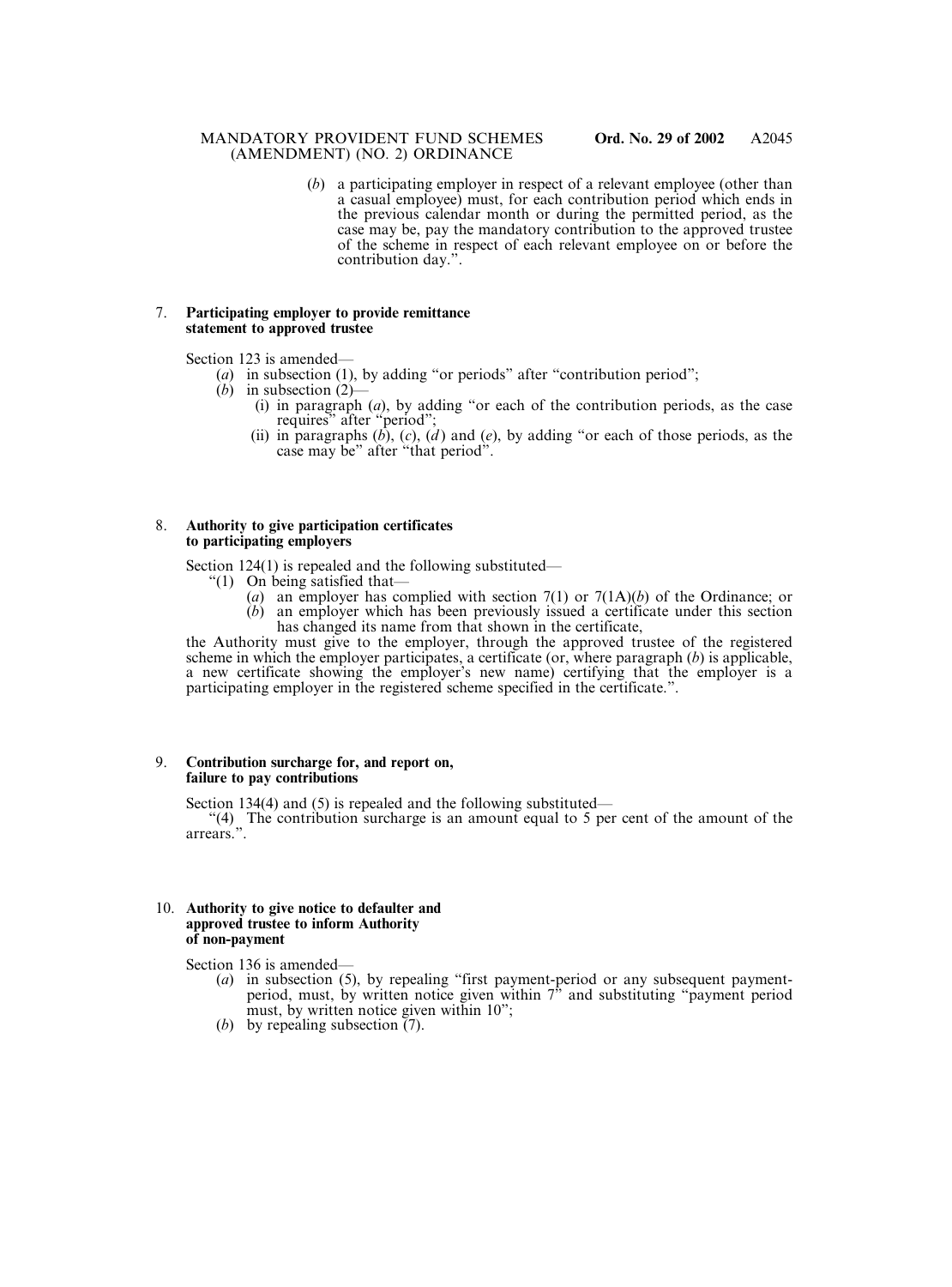#### 11. **Approved trustee to check calculations of arrears and contribution surcharge**

Section 137(2) is amended by repealing "before the end of the first payment-period or relevant subsequent payment-period, as the case may be" and substituting "as soon as is practicable".

#### 12. **Participating employer to notify trustee of certain information**

Section 143(2) is amended—

- (*a*) in paragraph (*b*), by repealing "employer," and substituting "employer; and";
- (*b*) by adding—
	- "(*c*) the employer's name as shown in the participation certificate issued under section 124 to the employer,".

#### 13. **Transfer of accrued benefits of member of employer sponsored scheme**

Section 145 is amended—

- (*a*) in subsection (6), by adding "casual" after "employment of the";
- $(b)$  in subsection  $(7)(a)$ , by adding "casual" after "following the";
- (*c*) by adding—

 $\sqrt{\gamma}$ (7A) The former employer must in respect of a relevant employee (other than a casual employee)—

- (*a*) in the remittance statement that the former employer is required to lodge with the approved trustee of the employer sponsored scheme concerned in respect of the contribution period that ends immediately following the employee's cessation of employment; or
- (*b*) by written notice given to the approved trustee of the employer sponsored scheme concerned no later than the date on which that remittance statement is required to be lodged,

inform the approved trustee—

- (*c*) of the employee's cessation of employment; and
- (*d*) of the date on which the employment ceased.";
- $(d)$  by adding—

 $\widetilde{P}(9)$  This section shall not apply to or in relation to an election mentioned in section 12A(6A) and (6B) of the Ordinance or any concomitant transfer of the accrued benefits of an employee.".

#### 14. **Transfer of accrued benefits of member of master trust scheme or industry scheme (other than a casual employee who is a member of an industry scheme)**

Section 146 is amended—

- (*a*) in subsection (8), by adding "casual" after "employment of the";
- $(b)$  in subsection  $(9)(a)$ , by adding "casual" after "following the";
- $(c)$  by adding-

"(9A) The former employer must in respect of a relevant employee (other than a casual employee)—

(*a*) in the remittance statement that the former employer is required to lodge with the approved trustee of the registered scheme concerned in respect of the contribution period that ends immediately following the employee's cessation of employment; or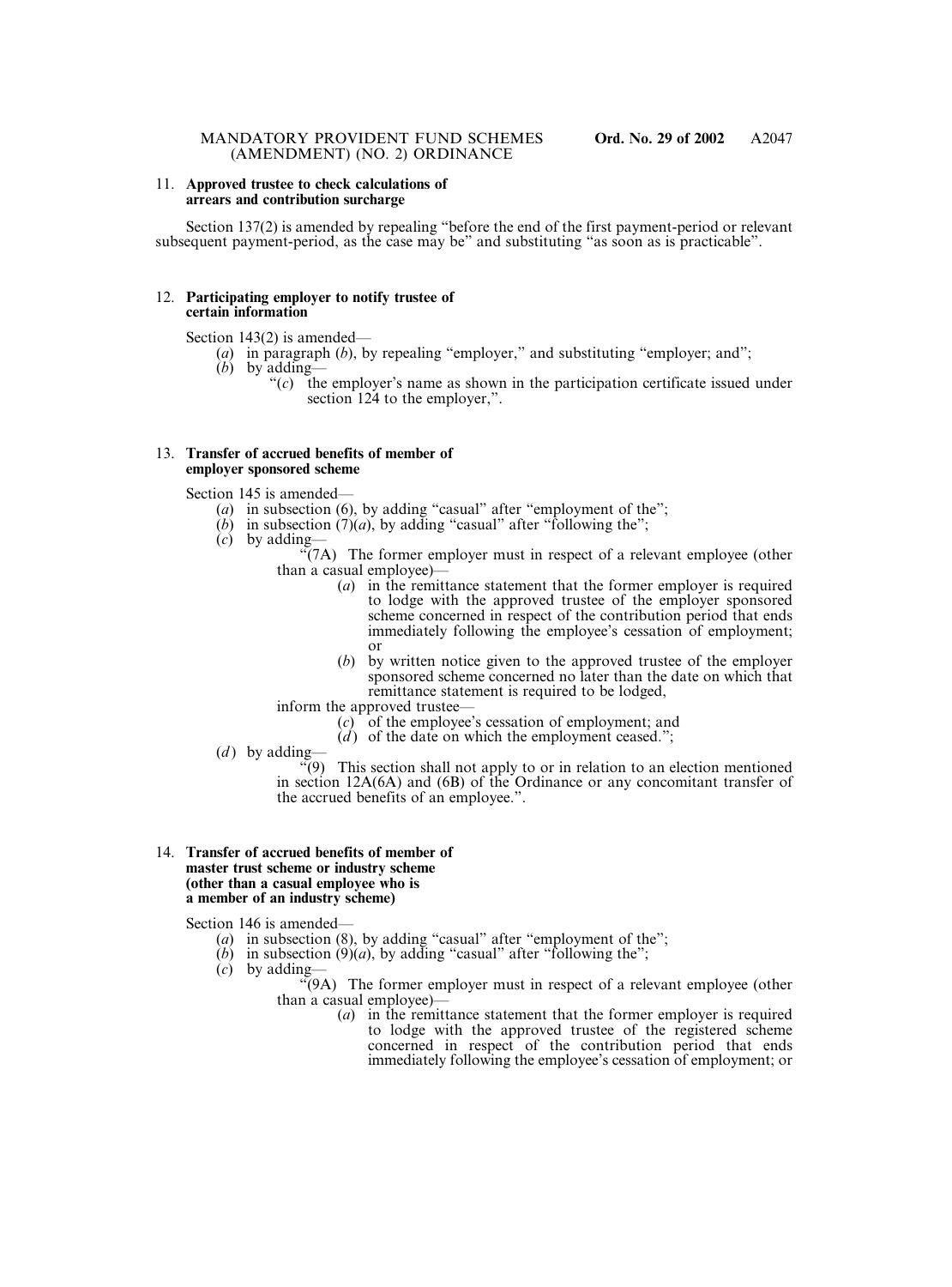(*b*) by written notice given to the approved trustee of the registered scheme concerned no later than the date on which that remittance statement is required to be lodged,

inform the approved trustee—

- $(c)$  of the employee's cessation of employment; and
- $\hat{d}$  of the date on which the employment ceased.";
- $(d)$  by adding- $\sqrt{12}$ ) This section shall not apply to or in relation to an election mentioned in section 12A(6A) and (6B) of the Ordinance or any concomitant transfer of the accrued benefits of an employee.".

#### 15. **Transfer by participating employer of employee's accrued benefits**

Section 150(*b*) and (*c*) is repealed and the following substituted—

"(*b*) the restructuring of the first-mentioned scheme under section 34B of the Ordinance; or".

### 16. **Section added**

The following is added—

### "**150A. Transfer of accrued benefits where section 12A(6A) and (6B) of the Ordinance is applicable**

Where section 12A(6A) and (6B) of the Ordinance is applicable, the new employer may only elect to have the employee's accrued benefits in the scheme transferred to a registered scheme—

- (*a*) in which the new employer is a participant; and
- (*b*) by giving written notice of the election to the trustee of the last-mentioned scheme within the permitted period.".

#### 17. **Claim for payment on ground of total incapacity**

Section 164 is amended by adding—

"(5) If a claim is made by a scheme member of a registered scheme who was, immediately before becoming totally incapacitated, unemployed, the approved trustee of the scheme may pay the member's accrued benefits to that member, but only if the member—

- (*a*) can provide the trustee with a medical certificate, in a form specified or approved by the Authority and issued by a registered medical practitioner, certifying that the member is permanently unfit to perform the kind of work specified in the certificate for a reason so specified; and
- (*b*) satisfies the trustee that the member was last engaged in that kind of work under a contract of employment before becoming totally incapacitated; and (*c*) can provide the trustee with—
	- (i) subject to subparagraph (ii), a letter from the member's last employer
		- certifying that that contract of employment for that particular kind of work has been terminated;
		- (ii) if the member is unable to comply with subparagraph (i) or has been unemployed for more than 7 years, a statutory declaration, in a form approved by the Authority, stating that that contract of employment for that particular kind of work has been terminated.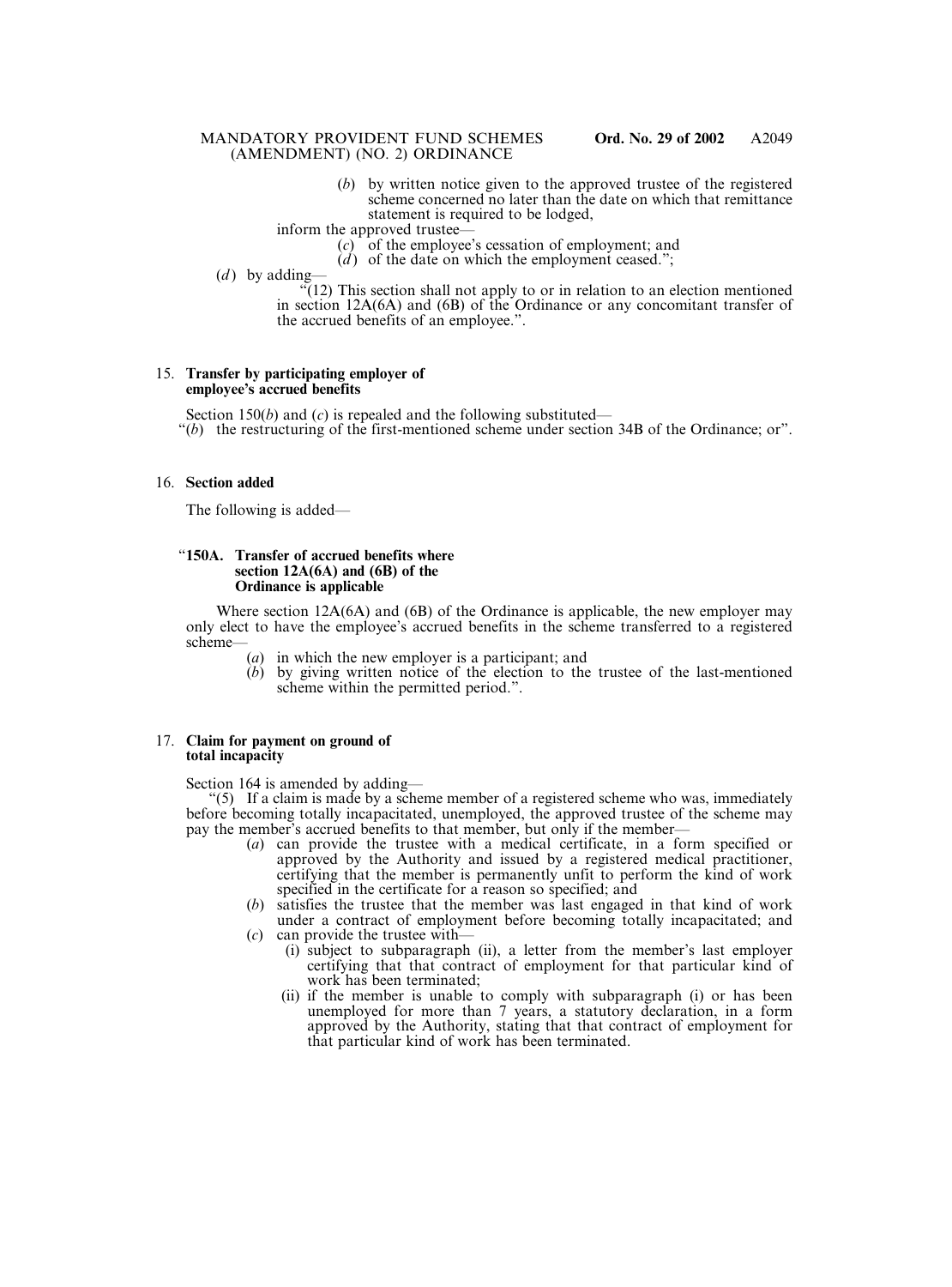(6) If a claim is made by a scheme member of a registered scheme who, immediately before becoming totally incapacitated, ceased to be a self-employed person, the approved trustee of the scheme may pay the member's accrued benefits to that member, but only if the member—

- (*a*) can provide the trustee with a medical certificate, in a form specified or approved by the Authority and issued by a registered medical practitioner, certifying that the member is permanently unfit to perform the kind of work specified in the certificate for a reason so specified; and
- (*b*) satisfies the trustee that the member was last engaged in that kind of work as a self-employed person before becoming totally incapacitated.".

#### 18. **Approved trustee to notify scheme member of entitlement**

Section 172 is amended—

- (*a*) in subsection (10), by repealing paragraphs (*a*) and (*b*) and substituting—
	- "(*a*) listing the names of all the scheme members—
		- (i) who have unclaimed benefits in the scheme as at the end of the relevant financial period; and
		- (ii) whose names have not previously been listed in accordance with this paragraph; and
	- (*b*) inviting those members and other persons to lodge a claim for payment of those benefits,

and provide particulars of the scheme members included in that notice to the Authority on or before such publication of the notice.";

- (*b*) by adding—
	- "(11) The Authority must establish and maintain a register—
		- (*a*) of scheme members of a registered scheme who have unclaimed benefits in the scheme; and
		- (*b*) in such form, and containing such information, as the Authority may determine.

(12) The register is to be kept at the head office of the Authority in Hong Kong and is to be available for inspection—

- (*a*) by members of the public without charge during the ordinary business hours of the Authority;
- (*b*) to enable a person who may be entitled to benefits in a registered scheme to ascertain whether he has unclaimed benefits in the scheme.".

#### 19. **How notices etc. are to be served, etc. for purposes of the Ordinance**

Section 206 is amended—

- (*a*) in subsection (1)—
	- (i) by repealing "or served for the purposes of the Ordinance may be given or served" and substituting ", served or lodged for the purposes of the Ordinance shall be given, served or lodged";
	- (ii) in paragraphs  $(a)$ (ii),  $(b)$ (ii) and  $(c)$ (ii), by repealing "registered post" and substituting "post";
- (*b*) in subsection (2), by repealing "or served" and substituting ", served or lodged";
- (*c*) by repealing subsection (3) and substituting—
	- "(3) In relation to a document given under section 55 or 124—
		- (*a*) any reference to "post" in subsection (1) means registered post;
		- (*b*) neither subsection (2) nor (4) applies.";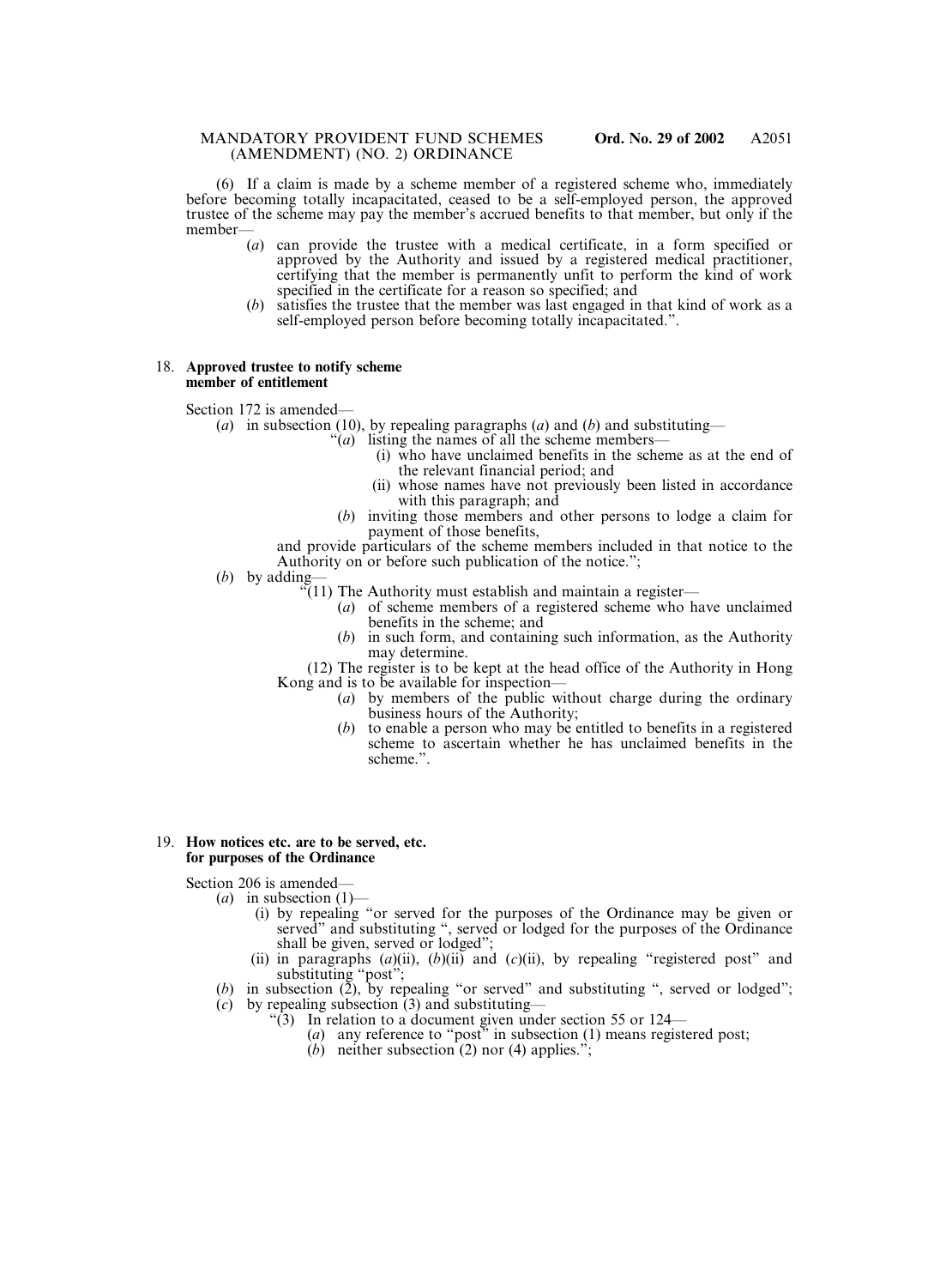A2053

(*d*) by adding-

 $\mathcal{F}(4)$  A notice or other document to be given, served or lodged for the purposes of the Ordinance shall, in the absence of evidence to the contrary, be deemed to be so given, served or lodged if it is sent by post to the last known place of business or residence of the person—

> (*a*) to whom the notice or other document is required to be given or served;

(*b*) with whom the notice or document is required to be lodged, as the case may be.".

#### 20. **Investment of Scheme Funds**

Schedule 1 is amended—

(*a*) in section 1(1), by adding—

- ""collective investment scheme" (集體投資計劃) has the meaning assigned to it by the Securities and Futures Ordinance (5 of 2002);
- "index-tracking collective investment scheme" (緊貼指數集體投資計劃) means a collective investment scheme which has the sole investment objective of tracking a particular market index;";
- (*b*) in section 2, by repealing subsection (3) and substituting—

 $(3)$  Notwithstanding subsections (1) and (2), where part or all of the funds of a constituent fund are invested in accordance with section  $6(b)(i)$ , (ii) or (iii) of this Schedule, then subsections (1) and (2) shall not apply to that part or all of the funds of the constituent fund so invested.

(4) Notwithstanding subsections (1) and (2), where a constituent fund has the sole investment objective of tracking a particular market index, then those subsections shall not apply to the constituent fund if the approved trustee has the prior approval of the Authority that those subsections shall not apply to the constituent fund.

(5) In granting an approval mentioned in subsection (4), the Authority may impose such conditions with respect to the constituent fund concerned as the Authority considers appropriate.

(6) Where the Authority—

- (*a*) has decided that it is appropriate to—
	- (i) amend any conditions imposed under subsection (5) or this subsection with respect to a constituent fund; or
- (ii) impose conditions with respect to a constituent fund; and (*b*) has given to the approved trustee concerned—
	- (i) not less than 30 days' advance notice of its decision, specifying its grounds; and
	- (ii) an opportunity to make written representations as to why the conditions should not be amended or imposed,
- then the Authority may, by written notice served on the approved trustee—
	- (*c*) amend any conditions imposed under subsection (5) or this subsection with respect to the constituent fund; or
	- (*d*) impose conditions with respect to the constituent fund.";
- (*c*) by repealing section  $\delta(b)$  and substituting—
	- " $(b)$  in-
		- (i) an approved pooled investment fund—
			- (A) that satisfies the requirements of Part IV of this Schedule; and
			- (B) the underlying investments of which would comply with this Part if references in this Part to "constituent fund" were references to
		- "approved pooled investment fund"; (ii) an index-tracking collective investment scheme approved by the
		- Authority for the purposes of section 6A of this Schedule; or
		- (iii) a combination of an approved pooled investment fund falling within subparagraph (i) and an index-tracking collective investment scheme falling within subparagraph (ii).";

 $(d)$  by adding—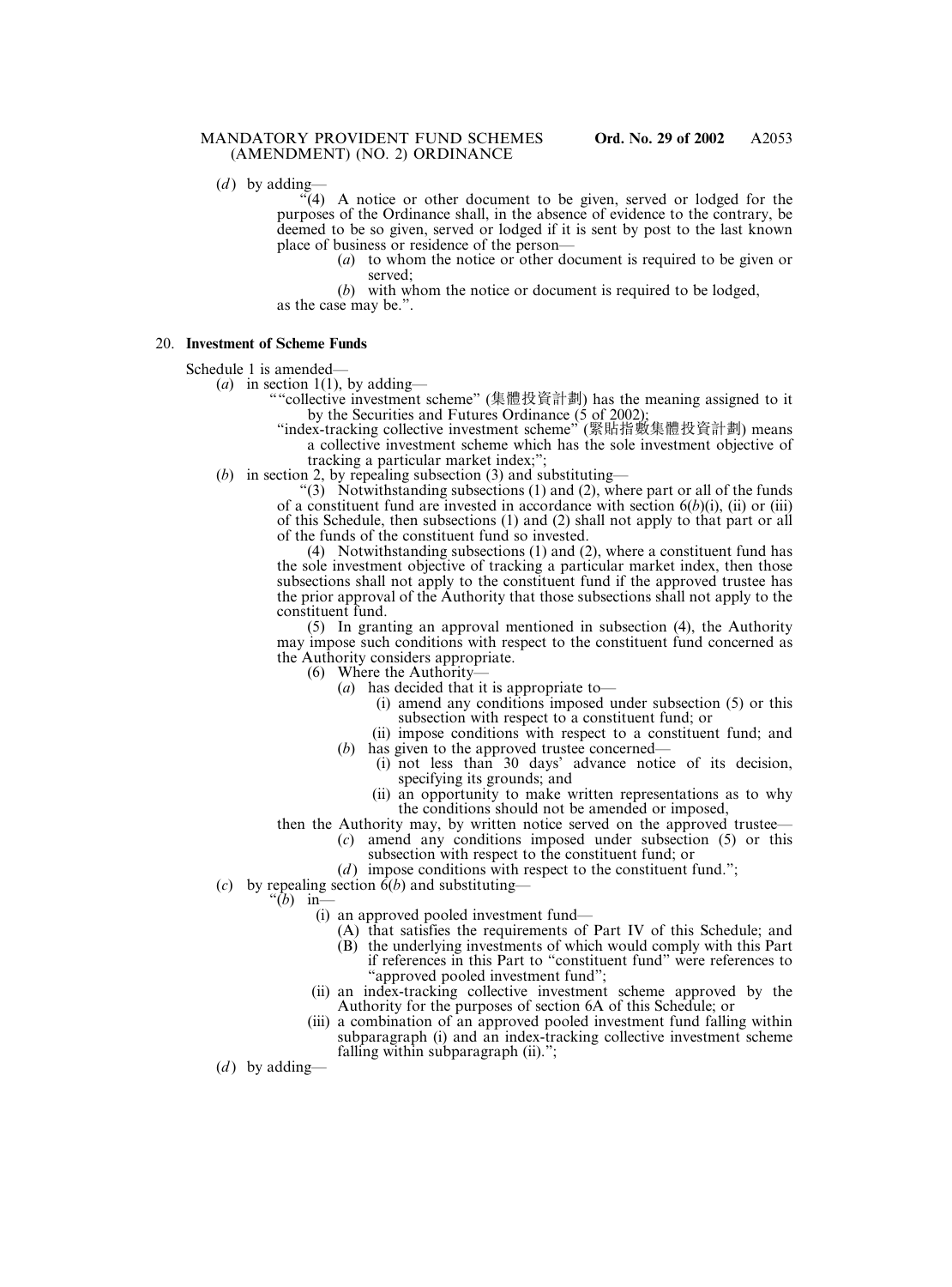#### "6A. **Permissible investments: index-tracking collective investment scheme**

(1) The funds of a constituent fund may be invested in an index-tracking collective investment scheme which is—

- (*a*) either—
	- (i) authorized by the Securities and Futures Commission, within the meaning of the Securities and Futures Ordinance (5 of 2002); or
	- (ii) listed on a recognized stock exchange approved by the Authority for the purposes of this section; and
	- (*b*) approved by the Authority for the purposes of this section.";
- (*e*) in section  $7(2)(d)$ , by repealing "so listed" and substituting "listed on that exchange or another recognized stock exchange";
- (*f*) by repealing section 8(1) and substituting—
	- "(1) The funds of a constituent fund may be invested in—
		- (*a*) fully-paid up shares listed on a recognized stock exchange other than
		- the shares of a company which is a collective investment scheme; or (*b*) an index-tracking collective investment scheme approved by the
			- Authority for the purposes of section 6A of this Schedule.";
- (*g*) in section 9(*a*), by repealing "the exchange" and substituting "that exchange or another recognized stock exchange";
- (*h*) in section 11, by adding-

"(3A) Notwithstanding subsection (3), where a constituent fund has a total market value of less than \$8,000,000, then that subsection shall not apply to the constituent fund if the approved trustee has the prior approval of the Authority that that subsection shall not apply to the constituent fund.

(3B) In granting an approval mentioned in subsection (3A), the Authority may impose such conditions with respect to the constituent fund concerned as the Authority considers appropriate.

- (3C) Where the Authority—
	- (*a*) has decided that it is appropriate to—
		- (i) amend any conditions imposed under subsection (3B) or this subsection with respect to a constituent fund; or
		- (ii) impose conditions with respect to a constituent fund; and
	- (*b*) has given to the approved trustee concerned–
		- (i) not less than 30 days' advance notice of its decision, specifying its grounds; and
		- (ii) an opportunity to make written representations as to why the conditions should not be amended or imposed,
- then the Authority may, by written notice served on the approved trustee—
	- (*c*) amend any conditions imposed under subsection (3B) or this subsection with respect to the constituent fund; or
		- (*d*) impose conditions with respect to the constituent fund.";
- $(i)$  by repealing section  $\overline{15(3)}$ .

#### 21. **Contents of custodial agreements**

Schedule 3 is amended, in section 5(*b*), by adding "direct" after "any".

### **Mandatory Provident Fund Schemes (Exemption) Regulation**

### 22. **Interpretation**

Section 2 of the Mandatory Provident Fund Schemes (Exemption) Regulation (Cap. 485 sub. leg.) is amended—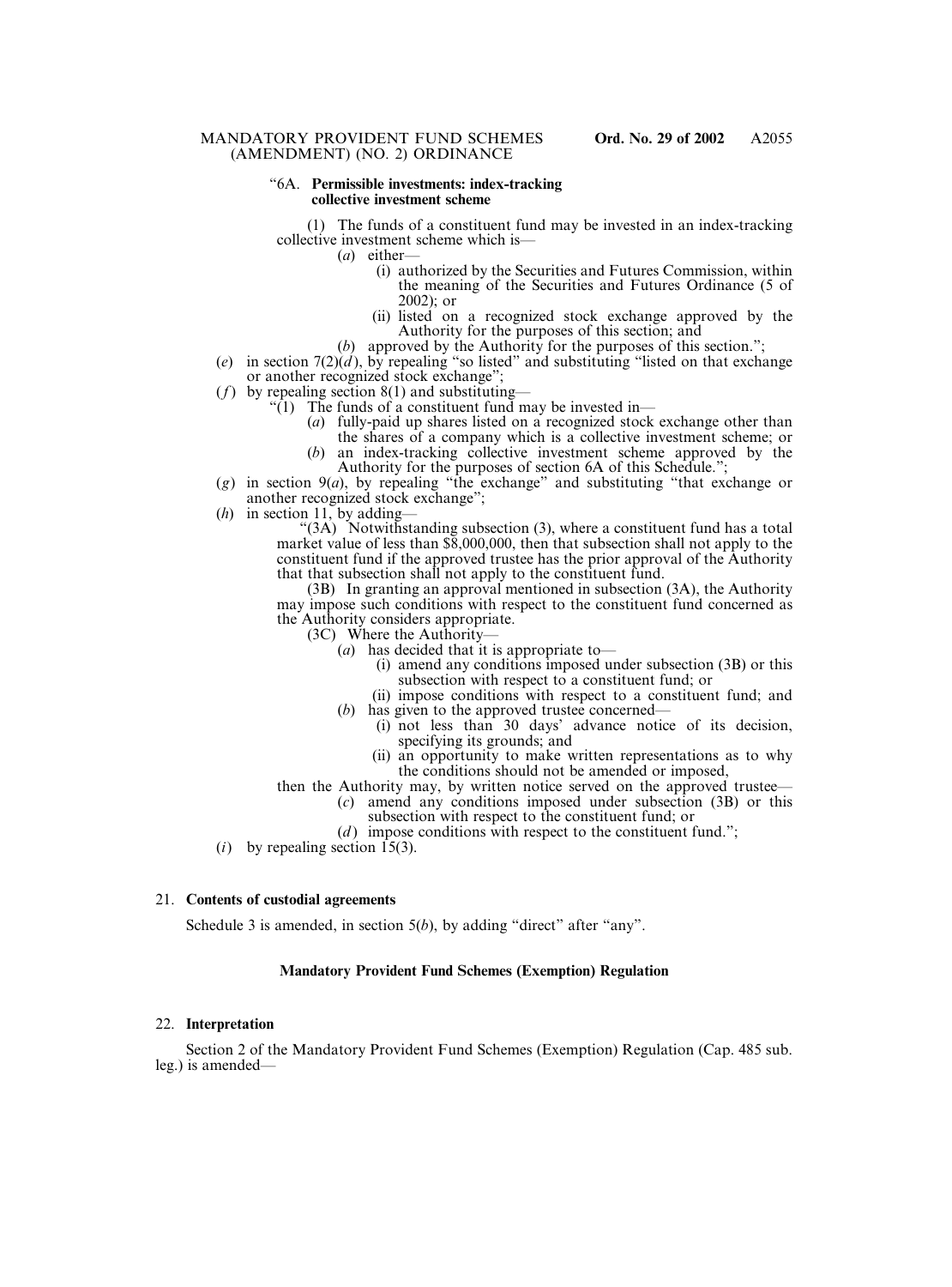- (*a*) in subsection (1), by adding-
	- ""past service liability" (過去服務負債) has the same meaning as in section 2 of the relevant Ordinance;

"vested benefit" (既有利益) has the same meaning as in section 2 of the relevant Ordinance.":

(*b*) by adding—

 $\mathcal{F}(4)$  Where an existing member of an ORSO exempted scheme, or of an ORSO registered scheme, ("original scheme") the subject of an exemption certificate is transferred to another scheme ("new scheme") where—

- (*a*) the new scheme is—
	- (i) an ORSO registered scheme the subject of an exemption certificate; and
	- (ii) the subject of a certificate referred to in section 14(1);
- (*b*) the new scheme is—
	- (i) operated by the same employer; and
	- (ii) an ORSO exempted scheme, or an ORSO registered scheme, the subject of an exemption certificate;
- (*c*) the new scheme is—
	- (i) operated by a different employer in the circumstances specified in section 70A(6)(*a*) of the relevant Ordinance; and
	- (ii) an ORSO exempted scheme, or an ORSO registered scheme, the subject of an exemption certificate; or
- $(d)$  the new scheme is—
	- (i) operated by an associated company in the circumstances specified in section 70A(6)(*b*) of the relevant Ordinance; and
	- (ii) an ORSO exempted scheme, or an ORSO registered scheme, the subject of an exemption certificate,

then the member shall be treated as an existing member of the new scheme if—

- (*e*) no benefits have been or are to be paid under the original scheme to the existing member as a result of the transfer;
- (*f*) an amount not less than the past service liability of the existing member has been or is to be transferred from the original scheme to the new scheme as a result of the transfer;
- (*g*) the value of vested benefit and the value of past service liability in respect of benefit entitlement conferred by or to be conferred by the new scheme to the existing member at the time immediately after the transfer will not, as a result of the transfer, be less than the value of vested benefit and the value of past service liability respectively of the member under the original scheme immediately before the transfer;
- (*h*) the period of employment of the existing member during which he is a member of the original scheme is recognized under the new scheme; and
- (*i*) in any case where section 70A(6)(*a*) or (*b*) of the relevant Ordinance is applicable to the transfer, that section has been complied with and no benefits held in an occupational retirement scheme in respect of the person have been paid in accordance with section 70A(6) of the relevant Ordinance to the person or the previous owner or the company concerned.".

#### 23. **Mandatory conditions**

Schedule 2 is amended, in section  $5(1)(b)$ —

- (*a*) by adding "or an industry scheme" after "trust scheme";
- (*b*) by repealing "from other registered schemes".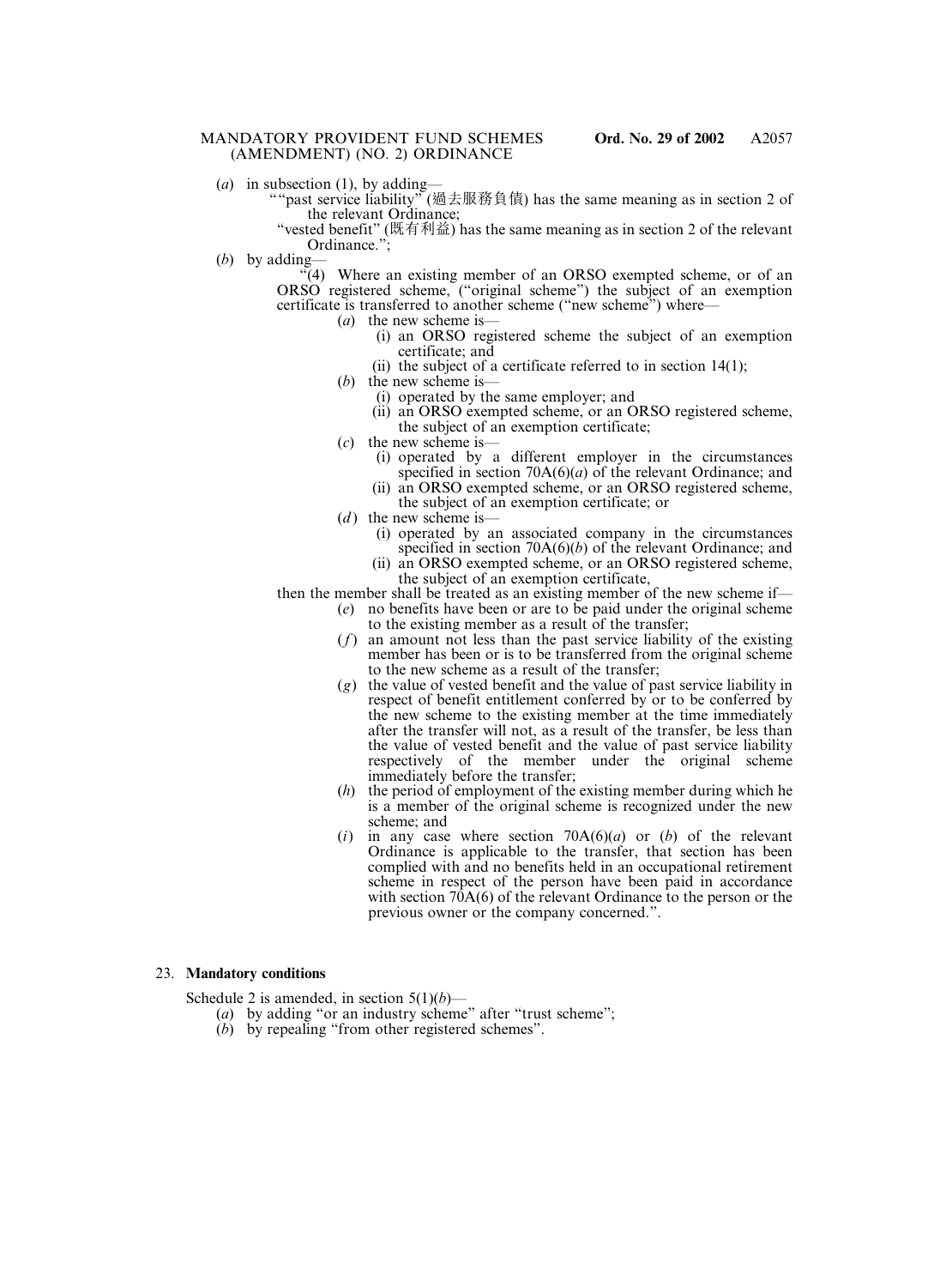### **Mandatory Provident Fund Schemes (Fees) Regulation**

#### 24. **Fees prescribed for the purposes of the Mandatory Provident Fund Schemes Ordinance (Cap. 485)**

Schedule 1 to the Mandatory Provident Fund Schemes (Fees) Regulation (Cap. 485 sub. leg.) is amended by repealing items 6 and 7 and substituting—<br>
"6. 34B Fee payable when an application is lods"

Fee payable when an application is lodged with the Authority Nil". in respect of the restructuring of a registered scheme

#### **Mandatory Provident Fund Schemes (Contributions for Casual Employees) Order**

#### 25. **Scales of amounts of contributions to be made in respect of casual employees**

The Schedule to the Mandatory Provident Fund Schemes (Contributions for Casual Employees) Order (Cap. 485 sub. leg.) is amended by repealing "\$130.00" wherever it appears and substituting "\$160.00".

#### **Mandatory Provident Fund Schemes Rules**

#### 26. **Sections substituted**

Sections 4 and 5 of the Mandatory Provident Fund Schemes Rules (Cap. 485 sub. leg.) are repealed and the following substituted—

#### "**4. Application for Authority's consent to restructuring of registered schemes under section 34B of Ordinance**

(1) For the purposes of section 34B of the Ordinance, an application for the consent of the Authority to the restructuring of registered schemes must contain the following information—

- (*a*) the name and registration number of each of the registered schemes proposed to be restructured;
- (*b*) the name, correspondence address and telephone number of the contact person in relation to the proposed restructuring;
- (*c*) reasons for the proposed restructuring;
- (*d*) the number of the following persons in each of the registered schemes proposed to be restructured—
	- (i) participating employers;
	- (ii) members who are relevant employees;
	- (iii) members who are self-employed persons;
	- (iv) members holding preserved accounts;
- (*e*) a statement as to whether or not consent of the participating employers or scheme members to the restructuring must be obtained under the governing rules of those schemes and, if so, a statement specifying when and how the consent must be obtained under those rules;